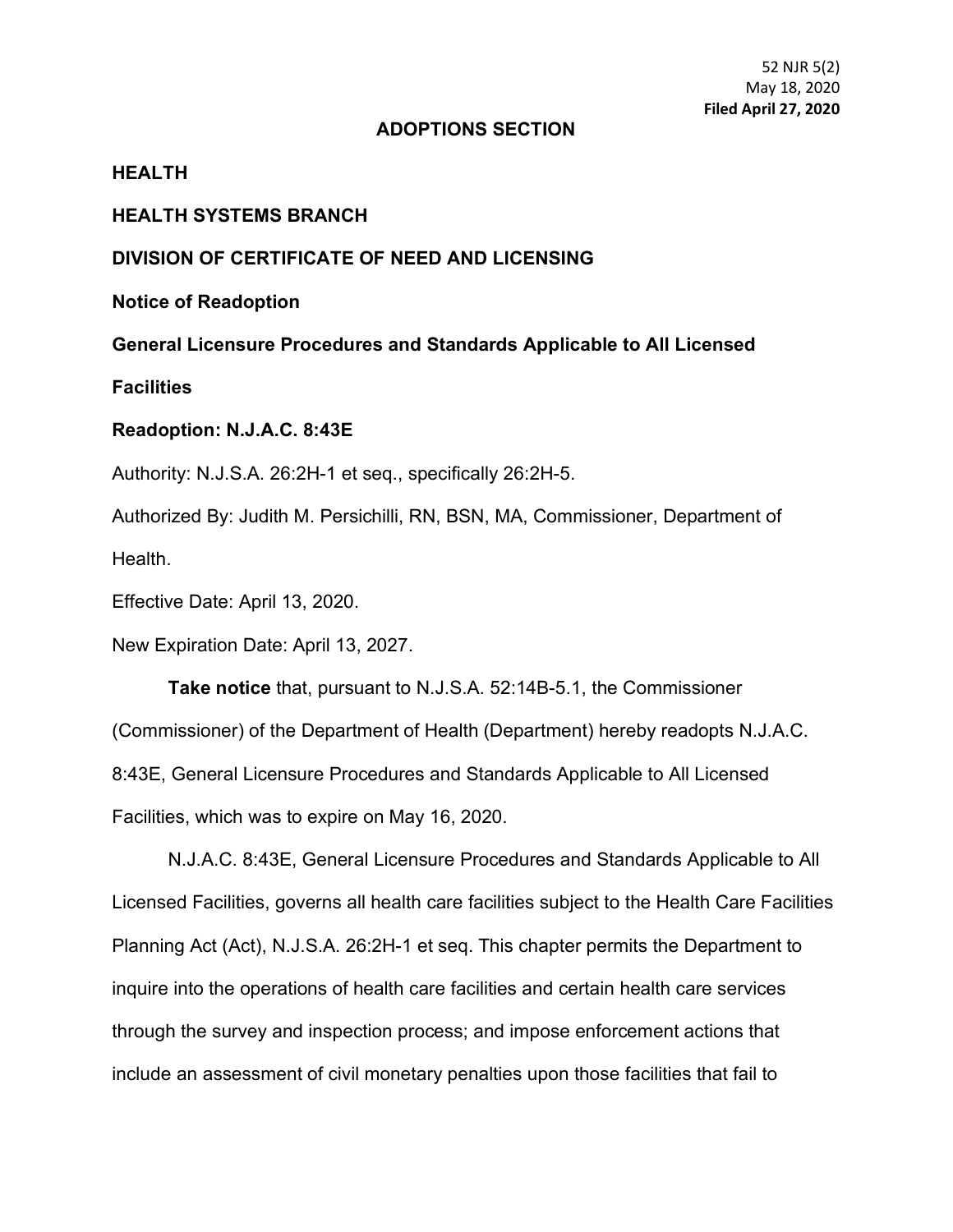comply with applicable licensure standards. N.J.A.C. 8:43E-1 provides the scope, purpose, and definitions for the chapter. Subchapter 2 establishes standards for survey procedures, including deficiency findings, informal dispute resolution, and plans of correction. Subchapter 3 details the enforcement remedies available to the Department. Subchapter 4 establishes the rules for hearings and settlements of enforcement actions. Subchapter 5 details the licensure procedures including track record evaluations, surveys, licensure, conditional licenses, surrender of license, and waivers. Subchapter 6 provides the rules for pain management procedures. Subchapter 7 details the requirements to use needles and sharp instruments containing integrated safety features or needless devices. Subchapter 8 details the rules regarding mandatory overtime for employees. Subchapter 9 is reserved. Subchapter 10 concerns safety requirements for patients or residents as well as events that must be reported. Subchapter 11 concerns violence prevention in health care facilities. Subchapter 12 details the rules for handling patients safely. Subchapter 13 details the rules for the universal transfer form. Subchapter 14 details the rules for human trafficking handling and response training.

The Department is developing rulemaking to revise, update, and reorganize existing N.J.A.C. 8:43E, and anticipates filing this rulemaking with the Office of Administrative Law for processing in the ordinary course. However, the Public Health Emergency that Governor Philip D. Murphy declared in Executive Order No. 103, on March 9, 2020, has necessitated the reallocation of many Department personnel and resources to pandemic response activities, making it unlikely that the Department will be able to finalize the anticipated rulemaking prior to chapter expiration. Moreover, the

2